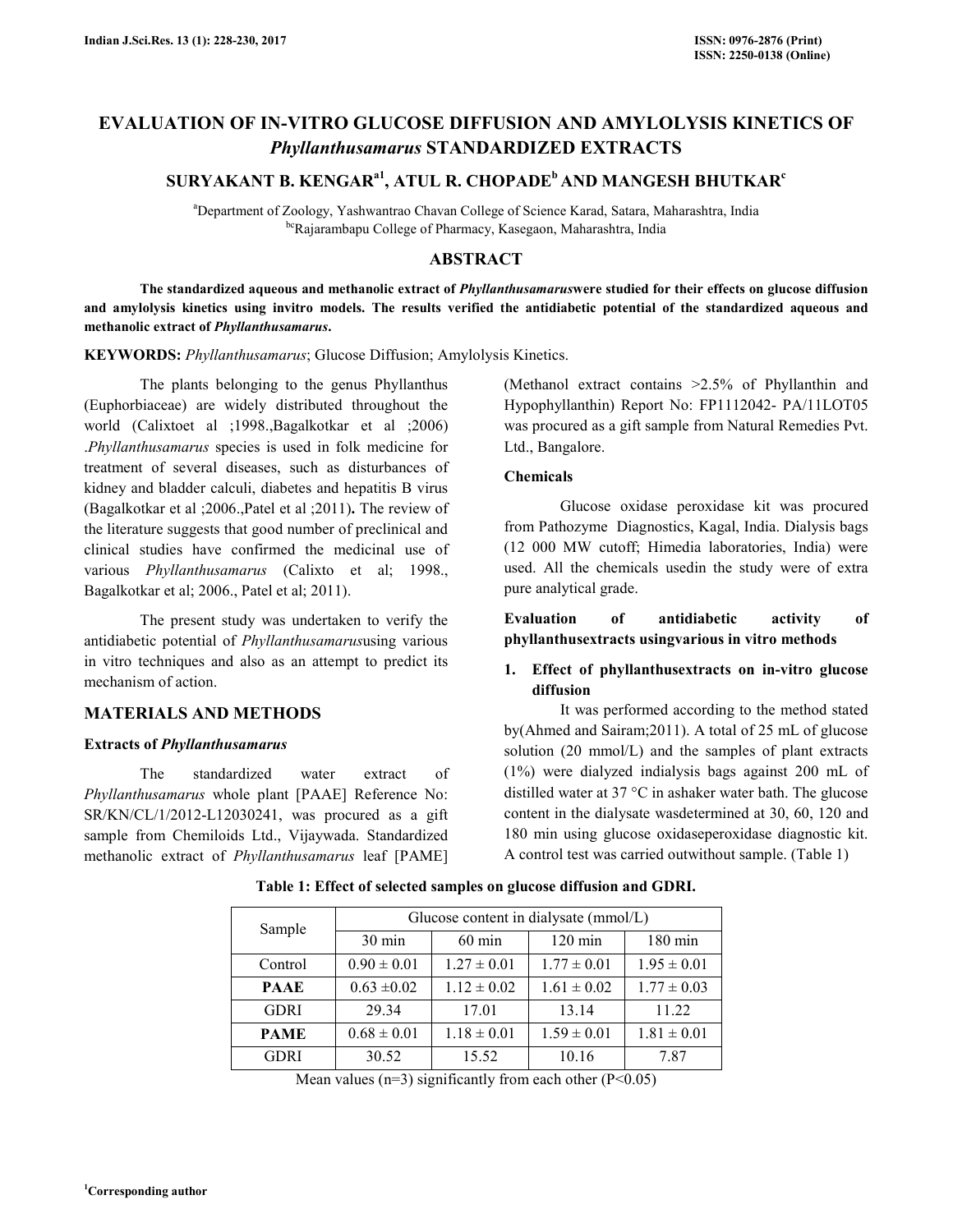## **2. Effect of phyllanthus extracts on in-vitro amylolysis kinetics** (Ou et al;2001)

 A total of 40 g of potato starch was added to about 900 mLof 0.05 mol/L phosphate buffer (pH 6.5). The solution afterstirring at 65  $\degree$ C for 30 min was made up to a final volume of 1 000 mL to give a  $4\%$  (w/v) starch solution. And 25 mL ofthe above starch solution, αamylase  $(0.4\%)$ , and the plantextracts  $(1\%)$  were dialyzed in a dialysis bags against 200 mLof distilled water at 37 °C (pH 7.0) in a shaker water bath.The glucose content in the dialysate was determined at 30,60, 120 and 180 min. A control test was carried out without sample.(Table 2)

| Sample      | Glucose content in dialysate (mmol/L) |                 |                 |                 |  |
|-------------|---------------------------------------|-----------------|-----------------|-----------------|--|
|             | $30 \text{ min}$                      | <b>60 min</b>   | $120$ min       | <b>180 min</b>  |  |
| Control     | 0.0                                   | $0.21 \pm 0.01$ | $0.29 \pm 0.01$ | $0.37 \pm 0.01$ |  |
| <b>PAAE</b> | 0.0                                   | $0.11 \pm 0.02$ | $0.30 \pm 0.02$ | $0.36 \pm 0.02$ |  |
| <b>GDRI</b> | 100                                   | 45.57           | 22.25           | 11.24           |  |
| <b>PAME</b> | 0.0                                   | $0.13 \pm 0.02$ | $0.27 \pm 0.02$ | $0.33 \pm 0.02$ |  |
| GDRI        | 100                                   | 35.22           | 14.15           | 6.12            |  |

## **Table 2: Effect of selected samples on starch digestibility and GDRI.**

Mean values ( $n=3$ ) significantly from each other ( $P<0.05$ )

**Statistical analysis-** All the determinations were carried out in triplicates and data were analyzed by ANOVA followed by students T test. Values were considered  $atP < 0.05$ .

### **RESULTS**

## **Effect of phyllanthusextracts on in vitro glucose diffusion**

 The effect of the plant extracts on retarding glucose diffusion across the dialysis membrane is shown in Table 1.The rate of glucose diffusion was found to increase with time from 30 to 180 min. In the present study, the movement of glucose across the dialysis membrane was monitored once in 30 min till 180 min and it was found that, both the samples of phyllanthus extracts demonstrated significant inhibitory effects on movement of glucose into external solution across dialysis membrane compared to control.

## **Effect of phyllanthus extracts on in vitroamylolysis kinetics**

 The effects of phyllanthus on the amylolysiskinetics are shown in the Table 2. The GDRI was found to be45.57 % and 35.22 % in PAAE and PAMErespectivelyat 60 min which gradually got reduced to 11.24 % and 6.12%respectively at 120 min.

#### **DISCUSSION**

 The retardation of glucose diffusion may also be due to the inhibition of α-amylaseby the plant extracts thereby limiting the release of glucosefrom the starch. (Ou et al;2001 ). have mentioned several possiblefactors that may be responsible for α-amylase inhibitionsuch as fiber concentration, the presence of inhibitors onfibers, encapsulation of starch and enzyme by the fiberspresent in the sample, thereby reducing accessibility ofstarch to the enzyme, and direct adsorption of the enzymeon fibers, leading to decreased amylase activity (Ou et al;2001).GDRI is a useful in vitro index to predict theeffect of a fiber on the delay in glucose absorption in thegastrointestinal tract. A higher GDRI indicates a higherretardation index of glucose by the sample. The GDRIwas found to be 29.34% and 30.52% in PAAE and PAME respectively at 30 min.

 Amylolysis kinetic experimental model the rate of glucose diffusion was found to increase with the time from 30 to 180 mins and both the extracts demonstrated significant inhibitory effects on movement of glucose into external solution across dialysis membrane as compared to control.

 To conclude, the results of the present study suggest hypoglycemic effect of phyllanthusextracts are mediated by the by decreasing glucose diffusion rate.

#### **REFERENCES**

Ahmed F., Sairam S. and Urooj A., 2011. In vitro hypoglycemic effects of selected dietary fibre sources. J. Food Sci. Technol., **48**(3):285- 289.